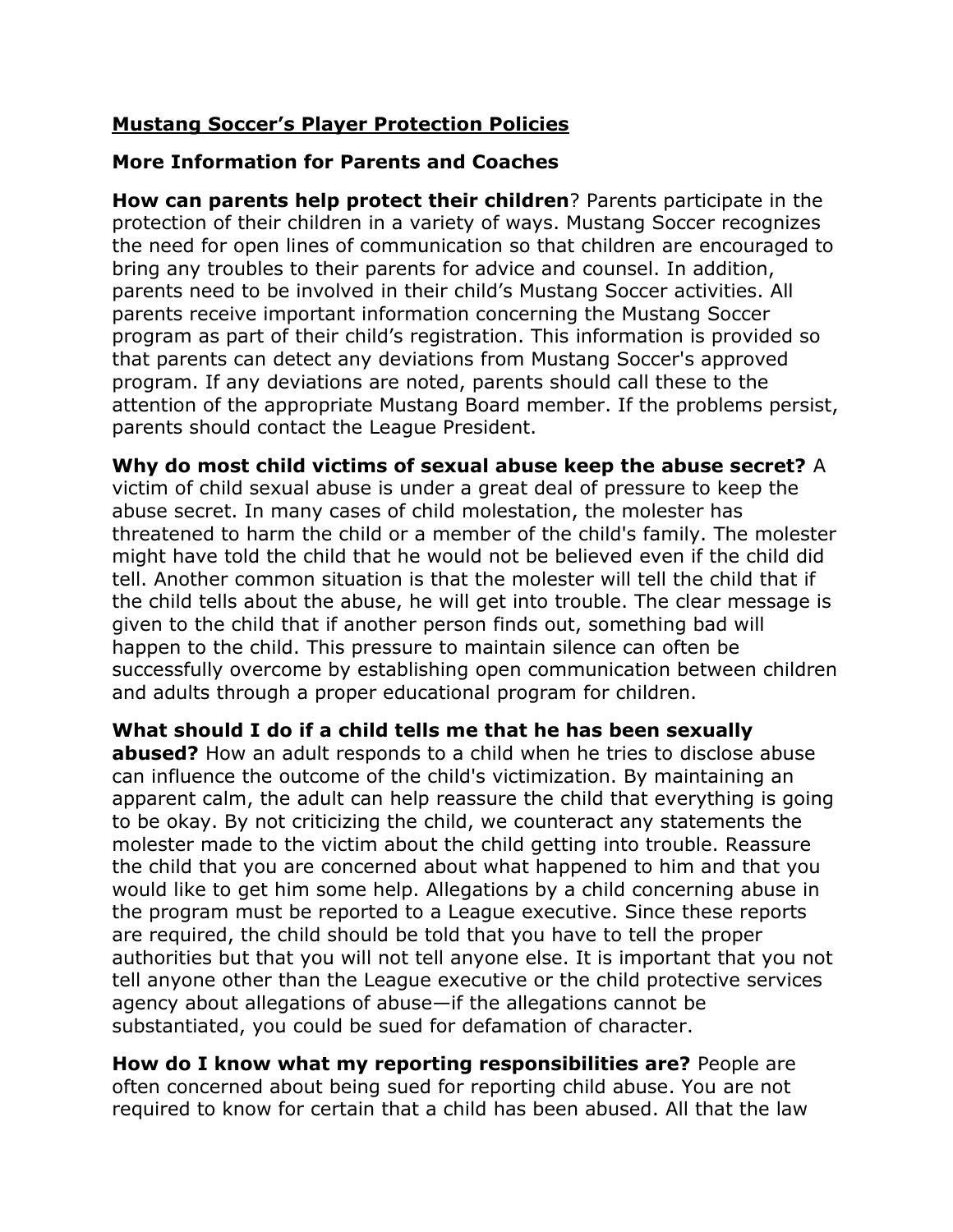requires is that you have a reasonable suspicion and are reporting in "good faith." When these requirements are met, all states provide immunity from liability for child abuse reporters.

Mustang Soccer Requires the Report of Child Abuse All persons involved in Mustang Soccer shall report to the Club and/or Police any good faith suspicion or belief that any child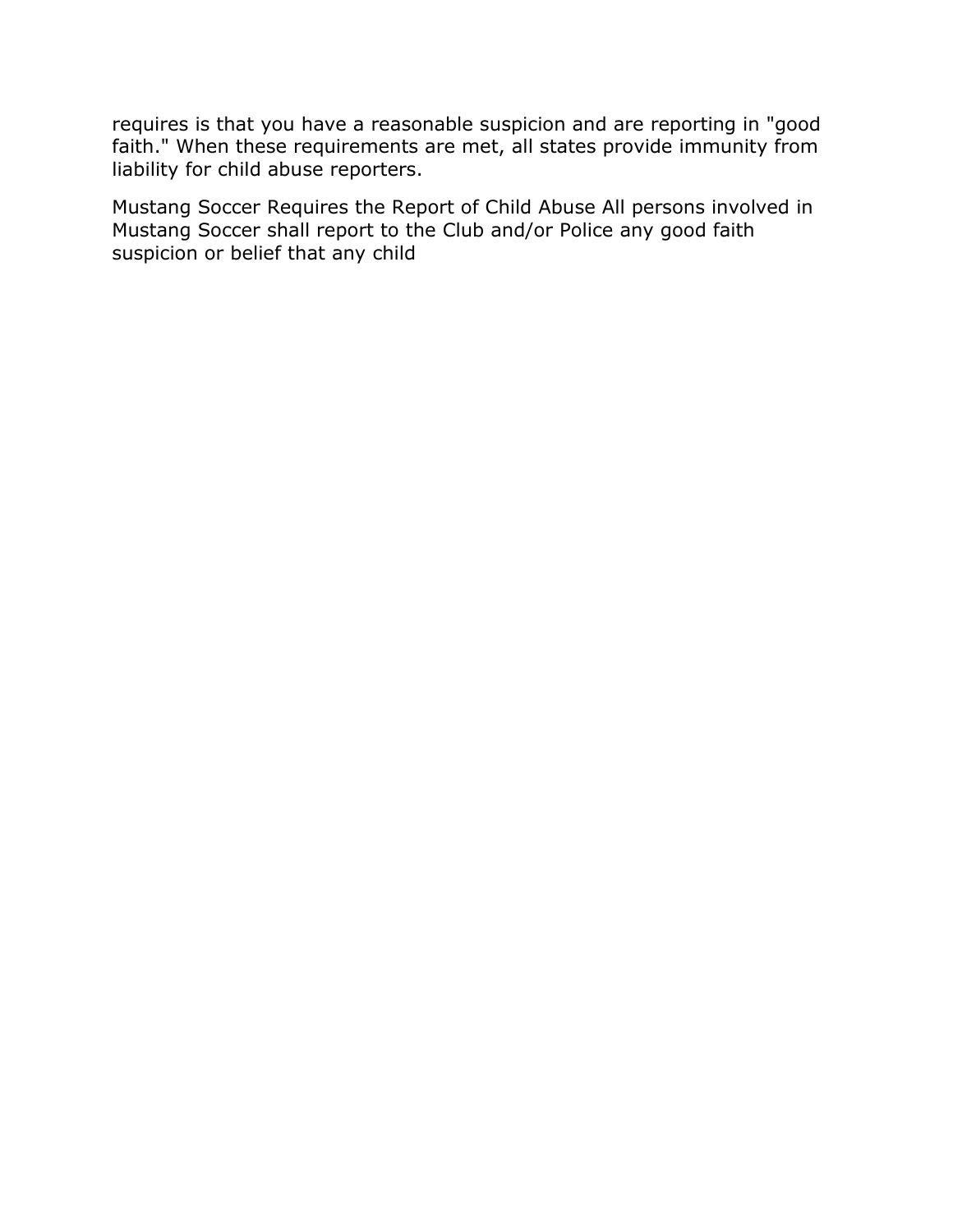### **Mustang Soccer's Player Protection Policies**

is or has been physically or sexually abused, physically or emotionally neglected, exposed to any form of violence or threat, exposed to any form of sexual exploitation including the possession, manufacture, or distribution of child pornography, online solicitation, enticement, or showing of obscene material. No person may abdicate this reporting responsibility to any other person.

In the event of any violation of Mustang's Youth Protection policies, notify Mustang's Child Protection Officer (Scott MacDougall, 925-837-0488), so that he or she may take appropriate action for the safety of our players, make appropriate notifications, and follow-up with investigating agencies.

**What youth protection educational materials does Mustang Soccer have for youth members?** Mustang recommends valuable materials developed by Boy Scouts of America (BSA), including: "How to Protect Your Children from Child Abuse: A Parent's Guide" - designed for parents or guardians and young people to use together for youth protection training. BSA has bilingual, age-appropriate videos for all youth age groups to address the problems of sexual abuse. It Happened to Me/A Mí Me Pasó (No. AV-09DVD11) The video for Boy Scouts, A Time to Tell/Hora de Contarlo (No. AV-09DVD04), introduces the "three R's" of Youth Protection, These materials can be found at their website:

http://www.scouting.org/training/youthprotection.aspx

**What are the "three R's" of Youth Protection?** The "three R's" of Youth Protection convey a simple message that parents may want youth members to learn:

**Recognize** situations that place him at risk of being molested, how child molesters operate, and that anyone could be a molester.

**Resist** unwanted and inappropriate attention. Resistance will stop most attempts at molestation.

**Report** attempted or actual molestation to a parent or other trusted adult. This prevents your own further abuse and helps to protect other children. Let the child know he/she will not be blamed for what occurred.

#### **Youth Member Behavior Guidelines**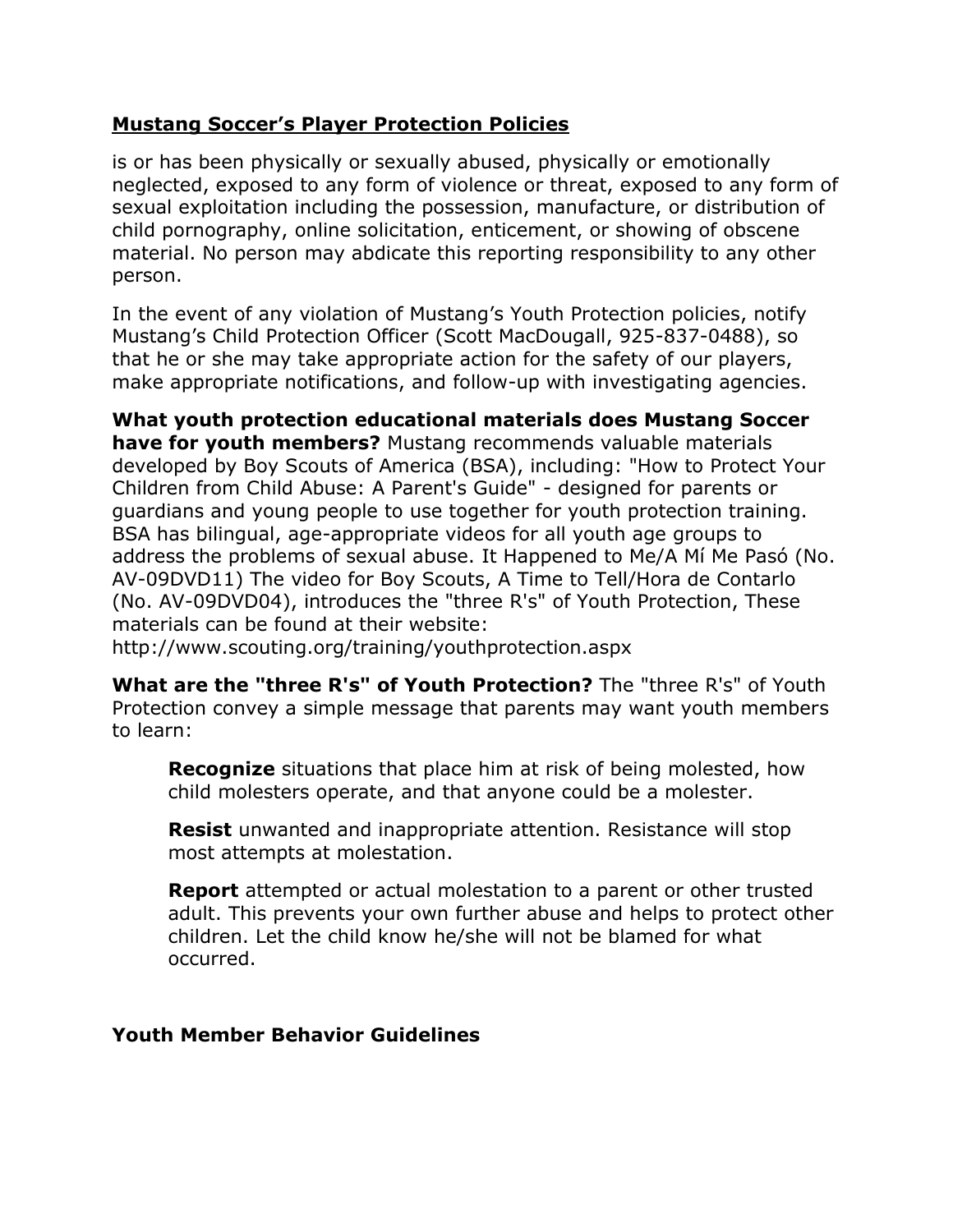Mustang Soccer is a values-based youth development organization that helps young people learn positive attributes of character, citizenship, and personal fitness.

One of the developmental tasks of childhood is to learn appropriate behavior. Children are not born with an innate sense of propriety and they need guidance and direction. The example set by positive adult role models is a powerful tool for shaping behavior and a tool that is stressed in Mustang Soccer.